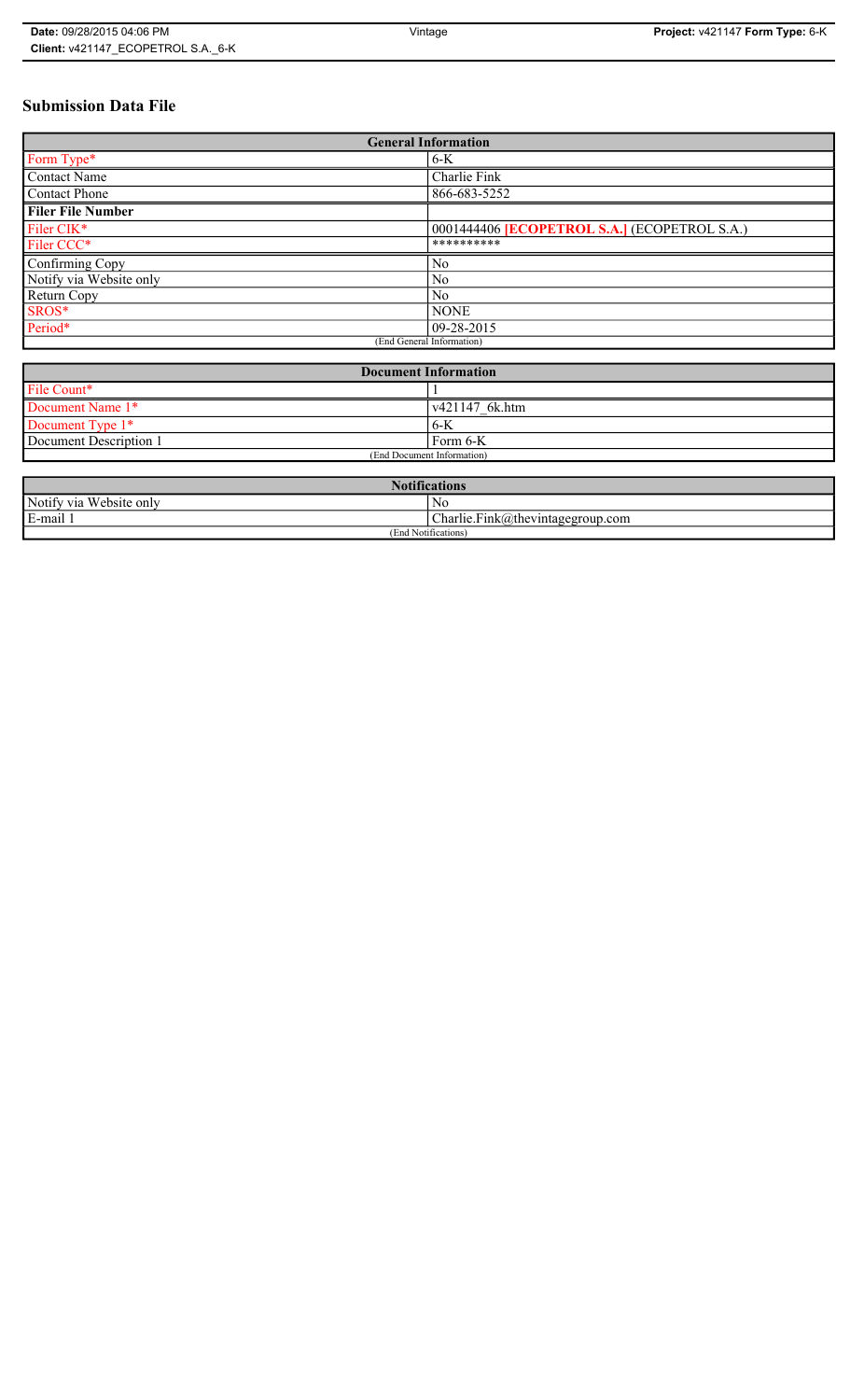#### **UNITED STATES SECURITIES AND EXCHANGE COMMISSION Washington, D.C. 20549**

#### **FORM 6-K**

## **REPORT OF FOREIGN PRIVATE ISSUER PURSUANT TO RULE 13a-16 OR 15d-16 UNDER THE SECURITIES EXCHANGE ACT OF 1934**

For the month of September, 2015 Commission File Number 001-34175

ECOPETROL S.A.

(Exact name of registrant as specified in its charter)

N.A.

(Translation of registrant's name into English)

COLOMBIA

(Jurisdiction of incorporation or organization)

Carrera 13 No. 36 – 24

BOGOTA D.C. – COLOMBIA (Address of principal executive offices)

Indicate by check mark whether the registrant files or will file annual reports under cover of Form 20-F or Form 40-F.

Form 20-F  $\boxtimes$  Form 40-F  $\Box$ 

Indicate by check mark if the registrant is submitting the Form 6-K in paper as permitted by Regulation S-T Rule 101(b)(1)

Yes $\Box$  No  $\boxtimes$ 

Indicate by check mark if the registrant is submitting the Form 6-K in paper as permitted by Regulation S-T Rule 101(b)(7)

Yes $\Box$  No  $\boxtimes$ 

Indicate by check mark whether the registrant by furnishing the information contained in this form is also thereby furnishing the information to the Commission pursuant to Rule 12g3-2(b) under the Securities Exchange Act of 1934.

### Yes $\Box$  No  $\boxtimes$

If "Yes" is marked, indicate below the file number assigned to the registrant in connection with Rule 12g3-2(b): 82-  $N/A$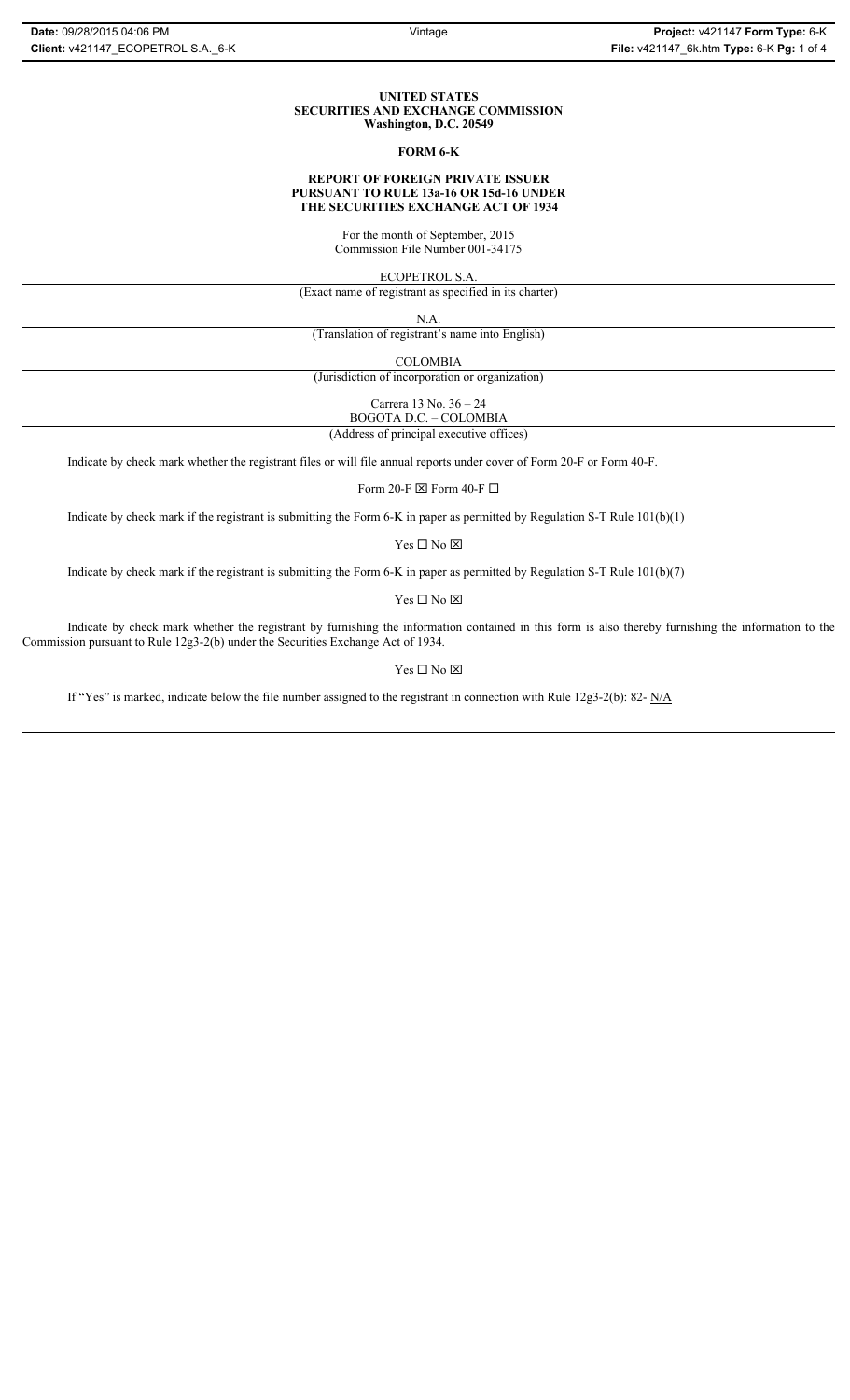# **Ecopetrol Publishes Offering Notice Regarding the First Stage of the Equity Divestment Plan in Interconexión Eléctrica S.A E.S.P. (ISA)**

Ecopetrol S.A. (BVC: ECOPETROL; NYSE: EC; TSX: ECP) hereby announces that, on September 28, 2015, as required by the Divestment Regulation, the offering notice regarding the first stage of Ecopetrol's equity divestment plan in Interconexión Eléctrica S.A. E.S.P. (ISA) was published in newspapers of wide circulation in Colombia, as well as in Peru, Bolivia, Brazil, Chile and Bermuda. The offering is scheduled to begin on September 29, 2015 and to end on November 30, 2015.

The equity divestment plan was approved by the National Government through Decree 1800 of September 9, 2015 and is governed by Law 226 of 1995, which develops Article 60 of the Political Constitution concerning the divestment of state-owned shareholdings.

*This announcement is not an offer of securities for sale in the United States. Securities may not be offered or sold in the United States absent registration under the U.S. Securities Act of 1933, or an exemption from registration. No public offering of securities has been or will be made in the United States and, accordingly, the securities will not be registered under the U.S. Securities Act of 1933. This announcement is being issued pursuant to Rule 135e of the U.S. Securities Act of 1933.*

#### **Bogota, September 28, 2015**

*Ecopetrol is the largest company in Colombia and is an integrated oil and gas company; it is among the top 40 oil companies in the world and among the top four oil companies in Latin America. Besides Colombia – where it generates over 60% of the national production – it has exploration and production activities in Brazil, Peru, and the US (Gulf of Mexico). Ecopetrol owns the largest refinery in Colombia, most of the pipeline and multi-product pipeline network in the country, and is significantly increasing its participation in bio-fuels.* 

*This release contains statements that may be considered forward looking statements within the meaning of Section 27A of the U.S. Securities Act of 1933 and Section 21E of the U.S. Securities Exchange Act of 1934. All forward-looking statements, whether made in this release or in future filings or press releases or orally, address matters that involve risks and uncertainties, including in respect of the Company's prospects for growth and its ongoing access to capital to fund the Company's business plan, among others. Consequently, changes in the following factors, among others, could cause actual results to differ materially from those included in the forward-looking statements: market prices of oil and gas, our exploration and production activities, market conditions, applicable regulations, the exchange rate, Ecopetrol's competitiveness and the performance of Colombia's economy and industry, to mention a few. We do not intend, and do not assume any obligation to update these forward-looking statements.*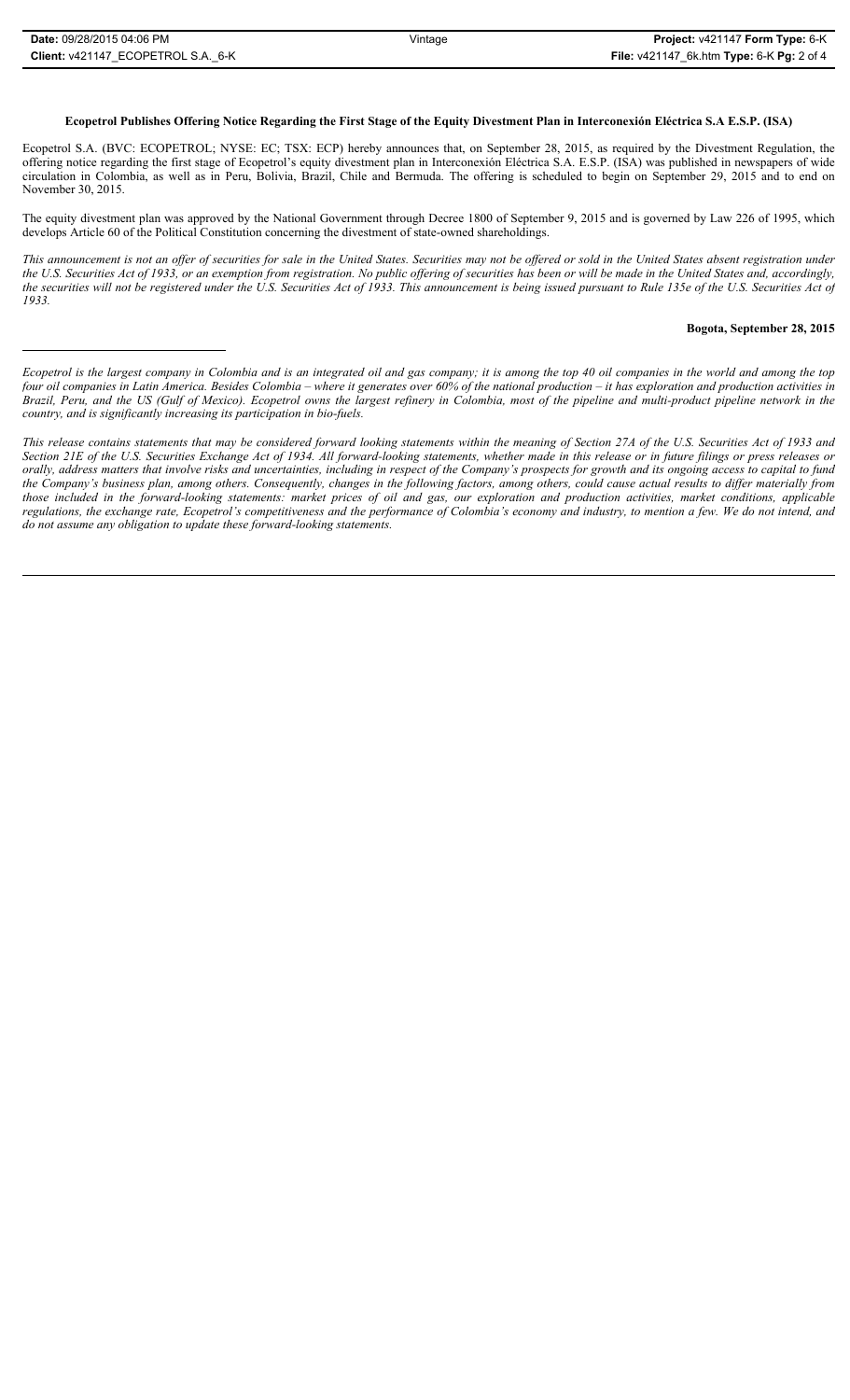# **For further information, please contact:**

**Head of Corporate Finance and Investor Relations (a)** María Catalina Escobar Phone: (+571) 234 5190 E-mail: investors@ecopetrol.com.co

**Media Relations (Colombia)**  Jorge Mauricio Tellez

Phone: + 571-234-4329 e-mail: mauricio.tellez@ecopetrol.com.co